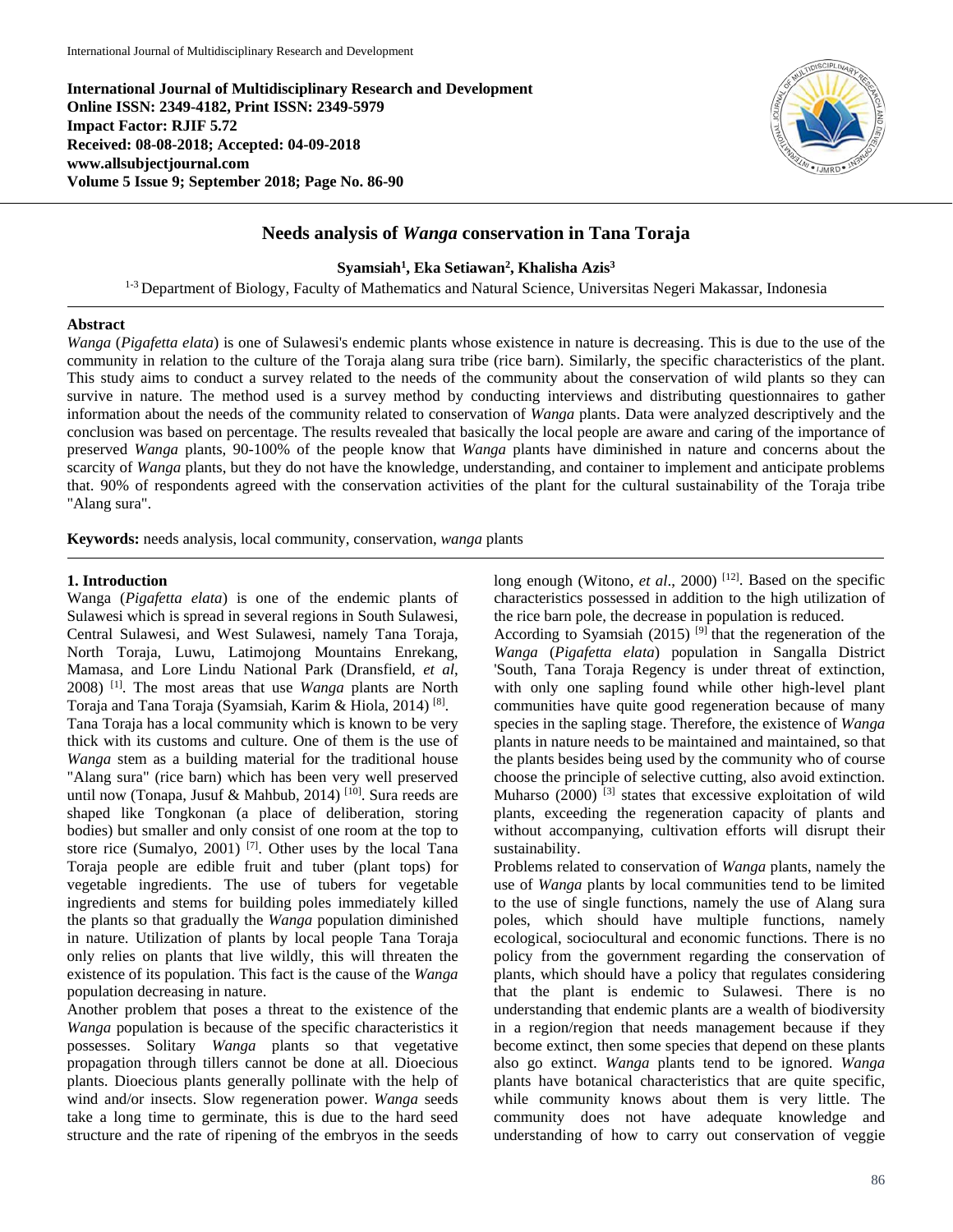plants in addition to ignorant attitudes of the community.

One form of public ignorance is to replace the rice barn pole by using cast cement even though it still displays the shape and figure that resembles the stem of the *Wanga* plant. The culture of a particular ethnicity is hereditary wealth inherited from ancestors and should not be changed. The community does not understand how to cultivate *Wanga* plants and this causes the population to decline and on the other hand, the price increases.

Conservation efforts of *Wanga* plants are needed through the participation of local communities as the user community. The participation of local communities in the conservation of plants is very necessary because basically, the community has a high potential. Participation is influenced by public awareness to conserve plants and their habitats.

aims to explore information, the needs of the community are related to their knowledge and concern for plants and the possible obstacles experienced by the community in maintaining these plants in nature. The population of this study is all residents of Tana Toraja Regency. Research samples were community members, adat leaders, and local government officials in connection with knowledge, understanding, attitudes and community participation for the conservation of *Wanga* plants because these plants have high benefits in relation to Toraja ethnic culture. The research data was collected through questionnaires distributed to all research samples which were then followed by interviews. The data obtained are then analyzed descriptively and the conclusions are based on percentage.

### **3. Results and discussion**

**2. Methods**

This research is a descriptive study with a survey method that

Results of data collection through questionnaires, data needs assessment on aspects of conservation of *Wanga* plants.

| No | <b>Description of Findings</b>               | <b>Frequency</b> |    | Persentase $(\% )$ |                |  |
|----|----------------------------------------------|------------------|----|--------------------|----------------|--|
|    |                                              | Yes              | No | <b>Yes</b>         | N <sub>0</sub> |  |
|    | Knowing morphology and economic value        | 20               |    | 100                |                |  |
|    | Get to know the Wanga plant habitat          | 19               |    | 95                 |                |  |
|    | Knowing the use of <i>Wanga</i> plants       | 20               |    | 100                |                |  |
|    | Knowing the economic value of Wanga plants   |                  |    | 85                 |                |  |
|    | Know the availability of <i>Wanga</i> plants | 14               |    |                    | 30             |  |

**Table 1:** Frequency and percentage of needs assessment on community knowledge of *Wanga* Plants

Table 1 shows that out of the 20 respondents who were the study sample as much as 70% - 100% of people had knowledge of the aspects of the morphology of the *Wanga* plant, the habitat of the *Wanga* plants, the usefulness of the

*Wanga* plants, the economic value of the Wanga plants, and the availability of the plants. The results of the needs assessment survey on ownership of *Wanga* plants can be seen in Table 2.

**Table 2:** Frequency and percentage of needs assessment on ownership of *Wanga* Plants

| No |                                | <b>Frequency</b> |       | Percentage $(\% )$ |    |  |
|----|--------------------------------|------------------|-------|--------------------|----|--|
|    | <b>Description of Findings</b> | Yes              | Tidak | No                 | No |  |
|    | Have <i>Wanga</i> plants       |                  |       | 33                 |    |  |
|    | Already utilized               |                  |       | 85                 |    |  |

Table 2 shows that only 35% of the community has *Wanga* plants, but even so, most claim to have used vetiver plants which reach 85%. The results of the data need assessment survey on the attention to the conservation of *Wanga* plants can be seen in Table 3.

**Table 3:** Frequency and percentage of data needs assessment on attention to *Wanga* plant Preservation

| N <sub>0</sub> | <b>Description of Findings</b>                      | <b>Frequency</b> |    | Percentage $(\% )$ |                |  |
|----------------|-----------------------------------------------------|------------------|----|--------------------|----------------|--|
|                |                                                     | Yes              | No | Yes                | N <sub>0</sub> |  |
|                | Attention to plants                                 | 17               | 3  | 85                 | 15             |  |
| ↑              | Knowing the plants are reduced in nature            | 18               | ∍  | 90                 |                |  |
| 3              | Concern about the scarcity of <i>Wanga</i> plants   | 20               | 0  | 100                |                |  |
| 4              | Thinking about the preservation of Wanga plants     |                  | 9  | 55                 | 45             |  |
| .5             | Maintain wild seeds that grow wild                  | 10               | 10 | 50                 | 50             |  |
| 6              | Move seedlings of growing plants                    |                  | 15 | 25                 | 75             |  |
|                | The need to instill a caring attitude towards Wanga | 20               | 0  | 100                |                |  |
| 8              | The need for training for local communities         | 20               | 0  | 100                |                |  |

Table 3 about the attention of the local community to the conservation of *Wanga* plants shows that basically, the community is very concerned, this is evidenced by the attention and attitude of the public reaching 85% to 100%, but for its implementation as a form of caring attitude is still very low at 25-55% such as maintaining and moving plant seeds that grow wild. The results of the data need assessment survey on participation in the preservation of *Wanga* plants can be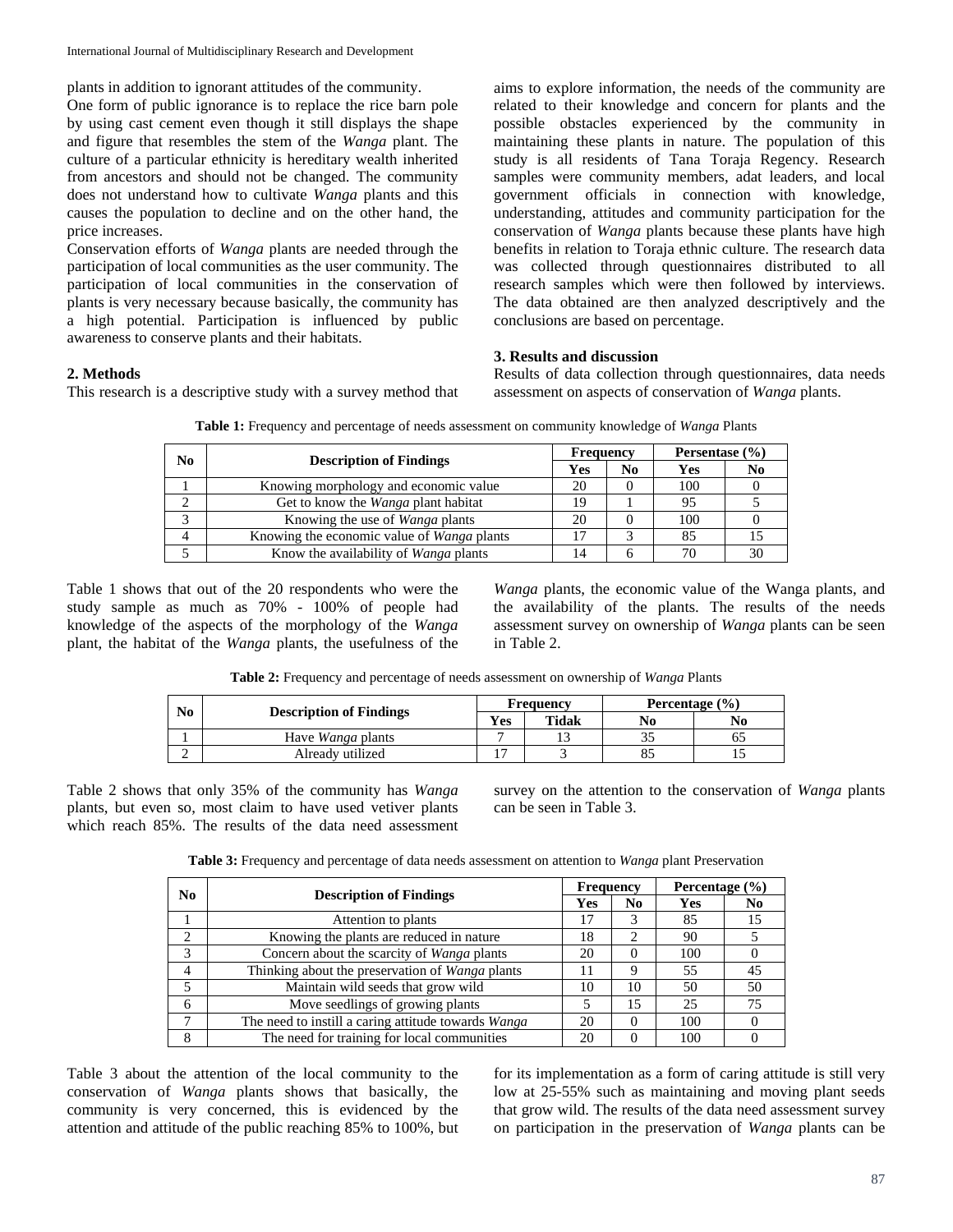seen in Table 4.

|                        | <b>Description of Findings</b>                                                  |              |                | <b>Frequency Percentage</b> (%) |    |
|------------------------|---------------------------------------------------------------------------------|--------------|----------------|---------------------------------|----|
| No.                    |                                                                                 |              | N <sub>0</sub> | Yes                             | N0 |
|                        | Participation in the conservation of <i>Wanga</i> plants                        | <sub>(</sub> | 14             | 30                              | 70 |
|                        | Conservation efforts of individual plants                                       | 6            | 14             | 30                              | 70 |
| $\mathbf{\mathcal{R}}$ | Efforts to conserve <i>Wanga</i> plants in groups                               |              | 19             |                                 | 95 |
|                        | Wanga plant conservation efforts driven by Non-Governmental Organizations (LSM) |              | 18             | 10                              | 90 |
|                        | Conservation efforts of Wanga plants that are driven by the government          |              | 18             | 10                              | 90 |
| 6                      | Government policy related to the preservation of Wanga plants                   | ◠            | 18             | 10                              | 90 |
|                        | The need for conservation of green plants for sustainable use                   | 18           |                | -90                             | 10 |

**Table 4:** Frequency and Percentage of Data Needs assessment on Participation in *Wanga* Plant Conservation

The results of the field survey in Table 4 on community participation in the conservation of *Wanga* plants are very low at 5-30%. This is also evidenced by the results of a survey on

cultivation with a percentage of less than 10%. (Table 5), but basically, they are aware of the importance of conservation of *Wanga* plants for sustainable use which is up to 90%.

| Table 5: Frequency and Percentage of Data Needs Assessment on Wanga Plant Cultivation |  |
|---------------------------------------------------------------------------------------|--|
|---------------------------------------------------------------------------------------|--|

| N <sub>0</sub> |                                                                              |     | Frequency      |     | Percentage $(\% )$ |  |
|----------------|------------------------------------------------------------------------------|-----|----------------|-----|--------------------|--|
|                | <b>Description of Findings</b>                                               | Yes | N <sub>0</sub> | Yes | N <sub>0</sub>     |  |
|                | Do cultivation                                                               |     | 18             | 10  | 90                 |  |
|                | Cultivation through seeds with physical treatment                            |     | 19             |     | 95                 |  |
|                | Seed cultivation with chemical treatment                                     |     | 19             |     | 95                 |  |
|                | Cultivation is accompanied by maintenance (fertilization, watering, weeding) |     | 18             | 10  | 90                 |  |

The results of the field survey (needs assessment) on the conservation of *Wanga* plants (*P. elata*) for local communities in Tana Toraja Regency are the initial stages in the research and development of Sustainable Models. This survey aims to explore information related to the decline in the *Wanga* plant population due to the utilization by local communities that exceed the rate of plant propagation itself. In addition, the

survey also aims to find out what is needed by the local community in relation to efforts to maintain and carry out conservation of *Wanga* plants.

Some suggestions from the local community regarding the importance of conservation of *Wanga* plants in Tana Toraja District are summarized in Table 6.

**Table 6:** Survey Results Regarding the Importance of *Wanga* Plant Conservation in Tana Toraja Regency

| No | Respondents' suggestions regarding Wanga Plant Conservation                                                                                  |
|----|----------------------------------------------------------------------------------------------------------------------------------------------|
|    | It is better if the government conducts preservation of Wanga plants for the manufacture of barns in maintaining custom                      |
|    | In order for plants to be published to the general public about how to develop and their physical properties                                 |
|    | Wanga plants are very important to be preserved because they are related to adat, especially in Tana Toraja as a rice barn pole              |
|    | Wanga plants need to be preserved because they are very useful and useful for making rice barns, especially in the Tana Toraja area          |
|    | Wanga plants are very important to be planted in Tana Toraja because they are needed for the production of rice barns of the Tana Toraja     |
|    | community                                                                                                                                    |
|    | Need to be preserved to maintain the culture or customs of the Toraja tribe                                                                  |
|    | It is necessary to cultivate and preserve Wanga plants because it is very much needed by the Tana Toraja people                              |
|    | All people need to preserve the plants                                                                                                       |
|    | It is necessary to cultivate Wanga plants so as to make the plants remain and distribute seeds to the wider community, this at the same time |
|    | preserves the Toraja culture                                                                                                                 |
| 10 | It is hoped that the government will make a policy for cultivating Wanga plants as one of the needs of Toraja as a pillar of alang           |
|    | There needs to be an effort by the regional government in facilitating training on the cultivation of Wanga plants                           |
|    | Conservation of <i>Wanga</i> plants is necessary                                                                                             |
|    | There needs to be attending from the government to Wanga plants                                                                              |
| 14 | There needs to be training from the government for the preservation of <i>Wanga</i> plants                                                   |
| 15 | In order for the government to launch a plant conservation program                                                                           |
| 16 | There is a need for nursery activities carried out by the government                                                                         |
| 17 | There needs to be training and direction from the government regarding Wanga plants                                                          |
| 18 | Expect to be given training on the plants so that they can be preserved                                                                      |

The survey results, as shown in Table 1 to Table 5, show that basically the local people are aware and concerned about the importance of preserved *Wanga* plants, 90-100% of the people know that *Wanga* plants have diminished in nature and concern about the scarcity of *Wanga* plants, but they have no knowledge, understanding, and container to implement and anticipate the problem. Matters related to community participation in the conservation of vetiver plants are very low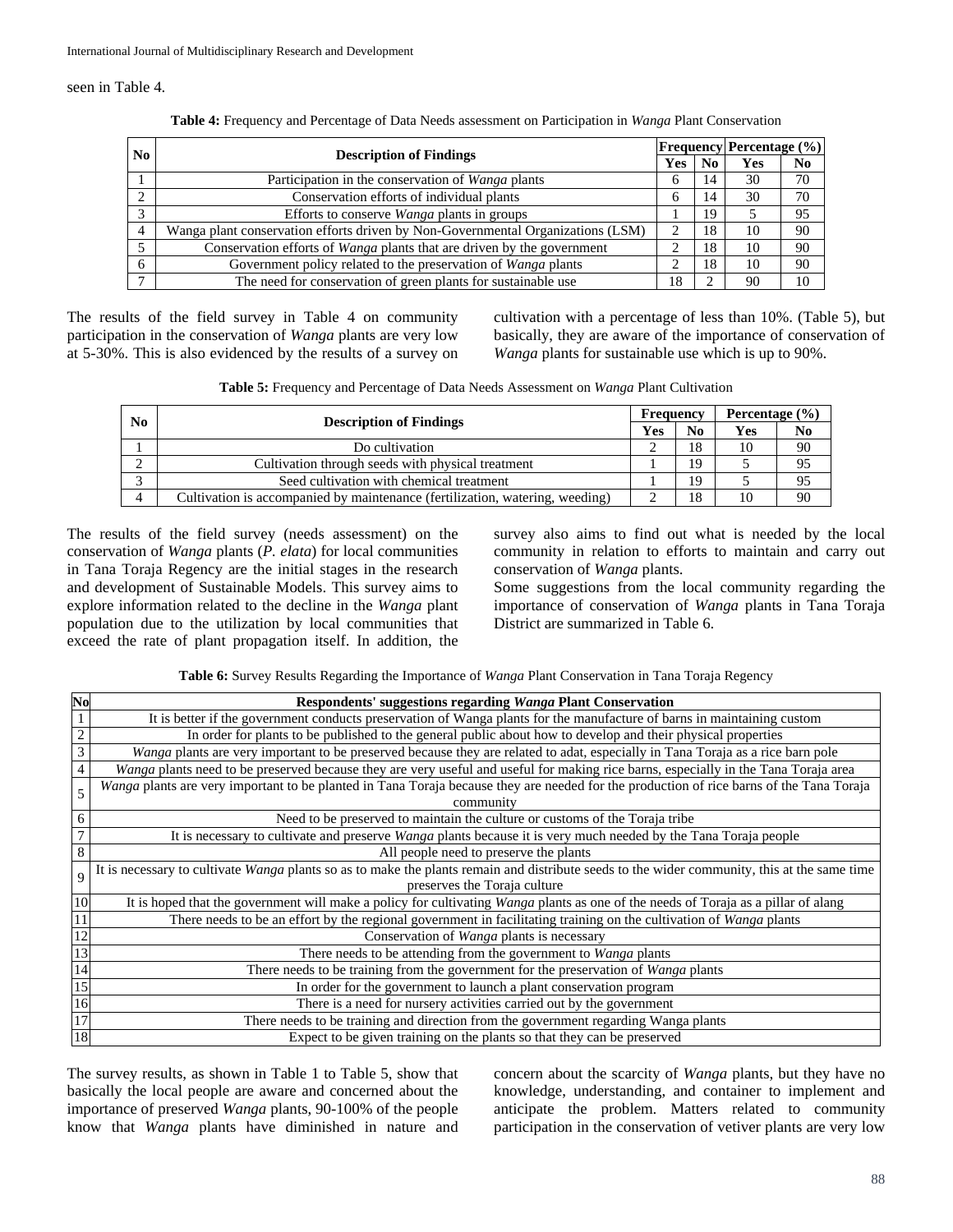at 5-30%, while *Wanga* cultivation is also very low at 5-10%. There are no training efforts, or counseling either from nongovernmental organizations (LSM) or from the government related to policies on the conservation of *Wanga* plants.

The survey results related to the suggestions of the importance of conserving *Wanga* plants in Tana Toraja District show that most respondents 90% agree with the conservation of *Wanga* plants and expect the government to make policies for the conservation of *Wanga* plants as one of the needs of Tana Toraja Regency. There needs to be an effort by the regional government in facilitating training on the cultivation of *Wanga* plants. In addition, it needs to be preserved to maintain one of the Toraja ethnic cultures or customs. Regarding the conservation efforts of *Wanga* plants, in general, it can be said that in Tana Toraja District, especially in South Sangalla Subdistrict as a research location conservation activities have never been carried out in the form of training or counseling to the community.

The use of plant species by people in an area needs to receive serious attention because if excessive utilization is not offset by replanting efforts, it is certain that the environment will experience pressure which results in damage, natural disasters, and species loss. What needs to be considered is how humans make use of the natural wealth that exists not only for the current generation but how can the potential still be enjoyed for future generations because it is realized or not, exploitation of biological resources is often uncontrolled so that it has a negative impact on sustainability human life itself. In general, the use of biodiversity is still oriented to obtain maximum economic benefits without regard to the impact on the environment (Syamsiah, 2015) [9].

Requirements for the use of *Wanga* stem as a pillar based on the quality seen from the age of the tree are very influential because the older the age of the tree, the longer it lasts. Furthermore, the height of the midrib free and stem diameter also affected the use of the pillar pole because the larger the diameter of a pole, the more difficult it was (mice) to climb the pole. This is as stated by Tonapa,  $et$  al.,  $(2014)$ <sup>[10]</sup> that *Wanga* tree trunks are well used as rice barns because of the large stem and slippery surface so it is difficult to climb mice, while the midrib free height affects the price of the *Wanga* tree where the higher the free midrib the more expensive the price *Wanga* tree.

There are many obstacles or obstacles experienced by the community in the effort to conserve wild plants. These constraints include: a) lack of knowledge about plants, b) not knowing the life cycle of *Wanga* plants, c) not knowing how to cultivate well, d) no training has been carried out related to conservation of plant, e) no policy from the government regarding the conservation of *Wanga* plants, and f) there is no knowledge that *Wanga* plants are one of the endemic plants of Sulawesi which is very important for conservation efforts because it is the wealth of an area/region. All of these are the dominant factors that cause *Wanga* plants to be ignored in terms of maintaining the species from extinction in nature.

The results of the needs assessment also reveal the state of the plants and their supporting environment, that the ecological factors of the area support the sustainability of the *Wanga* plants in Tana Toraja Regency. The climate (temperature) of Tana Toraja is at a temperature of 25-30<sup>o</sup>C suitable for *Wanga* 

growth. Tana Toraja topography at an altitude of 780-1300 m above sea level is in accordance with the conditions of growth and distribution of *Wanga* plants in nature. Soil (edaphic) is a factor that has a very important meaning for the spread of plants, in terms of soil acidity that supports *Wanga* growth at pH 5-7. Living things (biotic) are all living things and their processes both human, plant and animal. that the human factor influences the life of the *Wanga* plants on earth. In addition to these factors animals also have a role in the spread of *Wanga* plants including insects in the process of pollination, and crows that help in the spread of the seeds.

If environmental factors support the growth of *Wanga* in nature, the population seems to be decreasing, it is necessary to conduct research to uncover the causes. Based on the results of the needs assessment (needs assessment) as described, illustrates that the conservation of *Wanga* plants (*P. elata*) in Tana Toraja Regency is very important at this time both individually, in groups, and through appeals to the local government or related agencies.

The overall biodiversity with its ecosystem is protected by Law No. 5 of 1990 concerning conservation of biodiversity and its ecosystem. Efforts to save biodiversity are highly dependent on efforts to protect, protect, conserve and manage the entire biological resources of the Indonesian state for its use for the welfare of the entire community (Soerjani, *et al*.  $2006$ ) [6].

Preservation efforts are very crucial activities, especially for the continuity, prosperity, and welfare of human life, and this has been enshrined in the 1945 Constitution of the Republic of Indonesia Article 33 which reads: "The earth and water and natural resources are controlled by the state and used for great prosperity of the people ". Therefore, everyone is obliged to preserve the environment and participate in preventing damage and pollution (Whitten, Mustafa & Henderson, 1987) [11].

Preservation of biodiversity is to maintain a complete flora and fauna so as not to become extinct (Nugraha, 2009) [4]. In order for biodiversity to be sustainable and able to provide maximum benefit to humans, its use must be wisely (Groombridge, 1992) [2]. Some efforts to save and preserve biodiversity are as follows. 1) The cutting system is chosen by choosing plants that when cut down do not affect the ecosystem. 2) Plant rejuvenation is done to maintain and improve yield by preparing substitute plants. 3) Seasonal catching when the animal population is the most and not when conditions can result in extinction. For example not hunting during the breeding season. 4) Establishment of nature reserves and sanctuaries for plants and endangered animals such as wildlife reserves and national parks. These places protect endangered flora or fauna.

According to Purwanto  $(2000)$  <sup>[5, 12]</sup>, the conservation or conservation of biodiversity in Indonesia, known as in situ and ex situ preservation aims to protect the flora and fauna from the threat of extinction. In situ. Conservation of biodiversity in situ is an effort to conserve living natural resources in their natural habitat. This is done by considering the characteristics of certain plants or animals that are very harmful to their sustainability if they are moved to other places. In situ conservation includes 7 categories, namely nature reserves, wildlife reserves, marine parks, hunting parks, forests, or